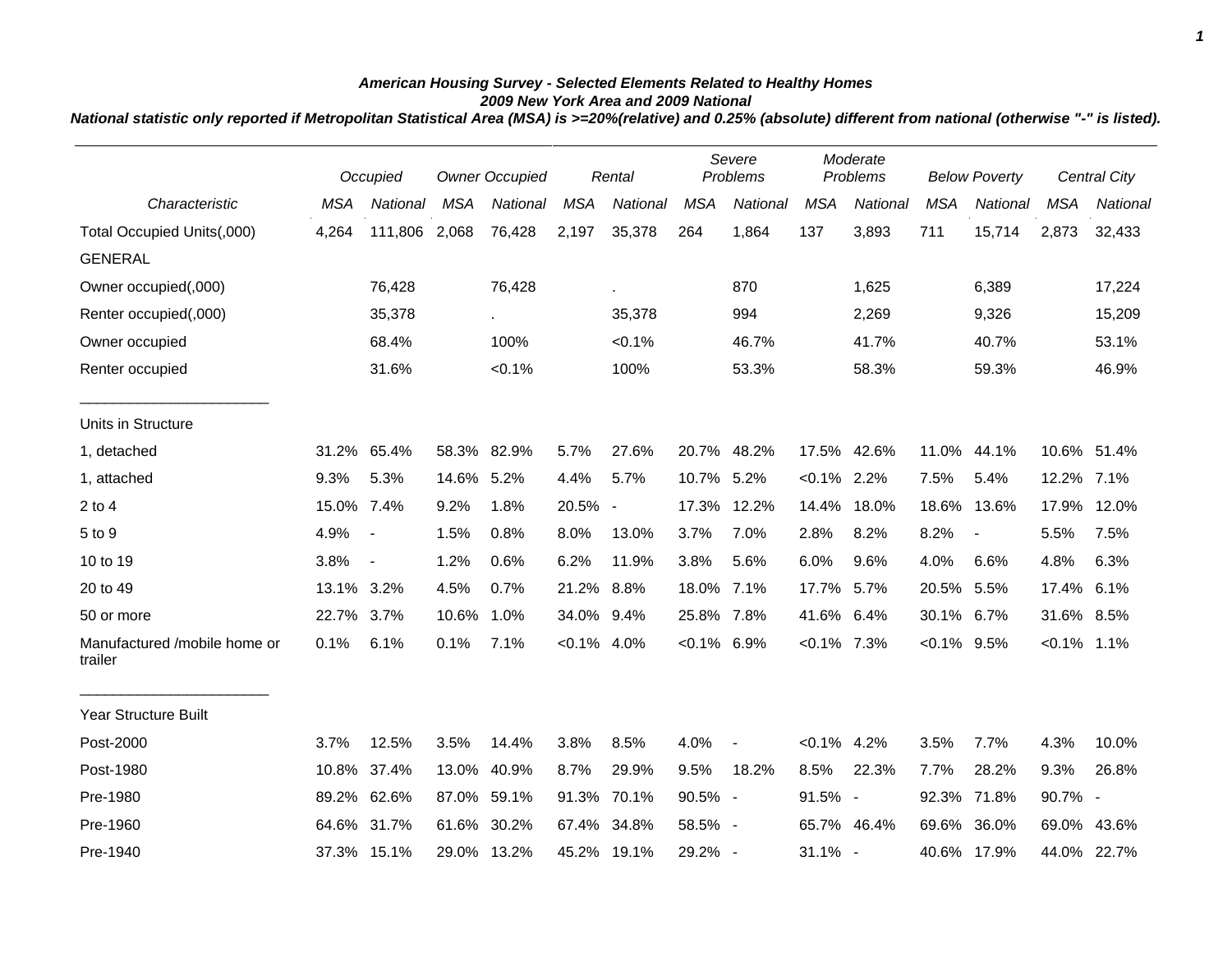|                                                        | Occupied |             | <b>Owner Occupied</b> |             | Rental         |             | Severe<br>Problems |                 | Moderate<br>Problems |                 | <b>Below Poverty</b> |                | Central City |          |
|--------------------------------------------------------|----------|-------------|-----------------------|-------------|----------------|-------------|--------------------|-----------------|----------------------|-----------------|----------------------|----------------|--------------|----------|
| Characteristic                                         | MSA      | National    | <b>MSA</b>            | National    | <b>MSA</b>     | National    | <b>MSA</b>         | National        | <b>MSA</b>           | National        | <b>MSA</b>           | National       | <b>MSA</b>   | National |
| Foundation (for 1-unit not<br>manufactured)            |          |             |                       |             |                |             |                    |                 |                      |                 |                      |                |              |          |
| 1-Unit not manufactured(,000)                          | 1,728    | 79,052      | 1,507                 | 67,276      | 221            | 11,776      | 83                 | 993             | 24                   | 1,743           | 132                  | 7,768          | 654          | 18,978   |
| With a basement under all of<br>house                  |          | 69.6% 33.8% |                       | 69.4% 35.4% |                | 71.0% 24.6% | 70.5%              | 36.3%           |                      | 61.5% 22.2%     | 69.9%                | 26.6%          | 83.3%        | 32.9%    |
| With a basement under part of<br>house                 | 13.7%    | 10.4%       |                       | 13.7% 10.9% | 13.7% 7.3%     |             | 8.8%               | $\sim$          | 9.4%                 | 7.4%            | 13.8% 8.3%           |                | 6.5%         | 8.1%     |
| With a crawl space                                     | 2.6%     | 22.8%       | 2.9%                  | 22.0%       | 0.9%           | 27.5%       | 6.0%               | 30.8%           | 9.2%                 | 42.7%           | 4.5%                 | 26.1%          | 2.3%         | 20.9%    |
| On a concrete slab                                     | 13.6%    | 31.5%       | 13.7%                 | 30.4%       | 12.9%          | 38.1%       | 14.7%              | 23.6%           | 19.9% -              |                 | 11.9%                | 36.2%          | 7.4%         | 36.7%    |
| In some other way                                      | 0.4%     | 1.5%        | 0.3%                  | 1.3%        | 1.5%           | 2.5%        | $< 0.1\%$ 2.2%     |                 | $< 0.1\%$ 5.3%       |                 | $< 0.1\%$            | 2.8%           | 0.5%         | 1.4%     |
| <b>EXTERIOR</b>                                        |          |             |                       |             |                |             |                    |                 |                      |                 |                      |                |              |          |
| <b>External Building Conditions (non</b><br>multiunit) |          |             |                       |             |                |             |                    |                 |                      |                 |                      |                |              |          |
| Sagging roof                                           | 0.8%     | 2.3%        | 0.9%                  | 1.9%        | $< 0.1\%$ 4.0% |             | $< 0.1\%$ 9.2%     |                 | 12.0% -              |                 | 1.7%                 | 5.2%           | 0.3%         | 2.5%     |
| Missing roofing material                               | 2.2%     | 5.6%        | 1.9%                  | 5.2%        | 3.8%           | 7.5%        |                    | $< 0.1\%$ 14.0% | 12.0%                | 14.7%           | 5.0%                 | 8.5%           | 2.8%         | 6.2%     |
| Hole in roof                                           | 0.7%     | 1.7%        | 0.6%                  | 1.5%        | 2.0%           | 3.4%        | $< 0.1\%$ 8.2%     |                 | $< 0.1\%$            | 11.9%           | 1.6%                 | 4.2%           | 0.9%         | 1.9%     |
| Missing bricks, siding, other<br>outside wall material | 1.5%     | 2.8%        | 1.2%                  | 2.3%        | 3.9%           | 5.2%        | $< 0.1\%$ 6.8%     |                 | 22.6%                | 14.2%           | 6.5%                 | $\blacksquare$ | 1.0%         | 3.0%     |
| Sloping outside walls                                  | 0.6%     | 1.4%        | 0.4%                  | 1.1%        | 2.2%           | 3.0%        | $< 0.1\%$ 7.3%     |                 | 12.0%                | 7.0%            | $< 0.1\%$            | 3.2%           | 0.4%         | 1.6%     |
| Boarded up windows                                     | 0.3%     | 1.0%        | 0.2%                  | 0.8%        | 1.4%           | 2.0%        | $< 0.1\%$ 3.4%     |                 | 12.0%                | 4.6%            | $< 0.1\%$            | 2.7%           | $< 0.1\%$    | 1.1%     |
| Broken windows                                         | 0.6%     | 3.6%        | 0.5%                  | 3.0%        | 0.8%           | 6.8%        | $< 0.1\%$ 9.4%     |                 | 12.0% -              |                 | 2.6%                 | 7.1%           | 0.6%         | 4.2%     |
| Bars on windows                                        | 9.4%     | 4.0%        | 8.4%                  | 3.7%        | 16.3%          | 5.5%        | 12.8% 7.2%         |                 | $< 0.1\%$ 8.1%       |                 | 18.8%                | 6.8%           | 21.2%        | 10.2%    |
| Foundation crumbling or has open 1.5%<br>crack or hole |          | 2.7%        | 1.4%                  | 2.4%        | 2.1%           | 4.2%        | $< 0.1\%$ 6.7%     |                 |                      | $< 0.1\%$ 12.0% | 1.2%                 | 4.2%           | 1.2%         | 3.6%     |
| None of the above                                      | 81.8% -  |             | 82.9% -               |             | 74.5% -        |             |                    | 82.2% 62.9%     |                      | 72.4% 53.8%     | 67.2% -              |                | 73.2% -      |          |
| None of the above(excluding bars) 89.5% -              |          |             | 89.6% -               |             | 88.5% -        |             |                    | 94.3% 67.1%     | 72.4% -              |                 | 85.2% -              |                | 90.4% -      |          |
| Water Leakage During Last 12<br>Months                 |          |             |                       |             |                |             |                    |                 |                      |                 |                      |                |              |          |

*2*

٠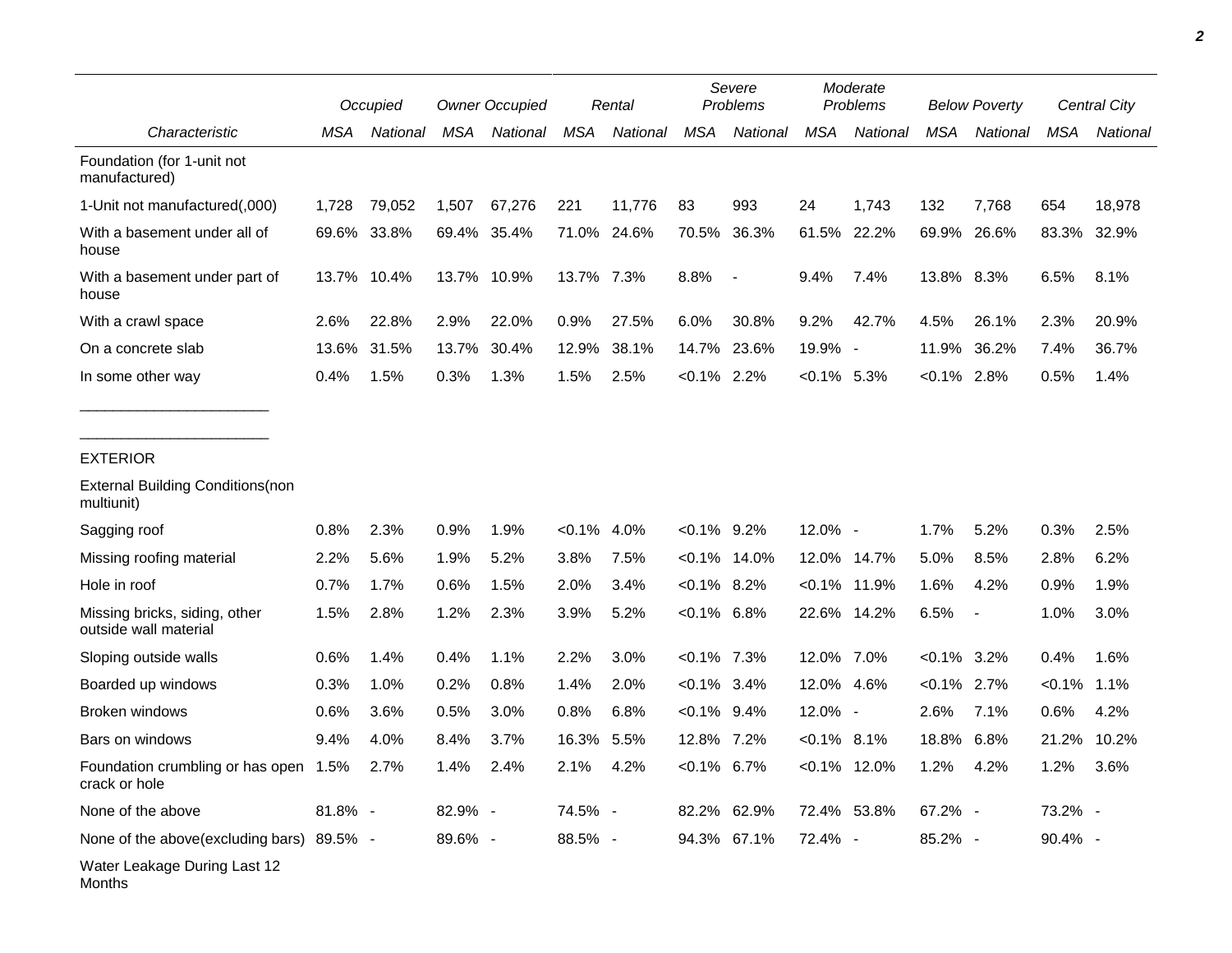|                                         |      | Occupied                 |            | <b>Owner Occupied</b> |            | Rental                   |            | Severe<br>Problems |             | Moderate<br>Problems |                | <b>Below Poverty</b>     |            | Central City             |
|-----------------------------------------|------|--------------------------|------------|-----------------------|------------|--------------------------|------------|--------------------|-------------|----------------------|----------------|--------------------------|------------|--------------------------|
| Characteristic                          | MSA  | National                 | <b>MSA</b> | National              | <b>MSA</b> | National                 | <b>MSA</b> | National           | <b>MSA</b>  | National             | <b>MSA</b>     | National                 | <b>MSA</b> | National                 |
| With leakage from outside<br>structure  | 5.8% | 9.9%                     | 5.5%       | 10.4%                 | 6.1%       | 8.9%                     | 7.6%       | 18.0%              | 12.7%       | 28.7%                | 6.3%           | 10.5%                    | 4.8%       | 10.3%                    |
| Roof                                    | 3.0% | 5.4%                     | 2.8%       | 5.7%                  | 3.1%       | 4.7%                     | 4.2%       | 11.4%              | 6.4%        | 21.3%                | 2.9%           | 6.0%                     | 2.4%       | 5.3%                     |
| <b>Basement leak</b>                    | 1.0% | 2.7%                     | 2.0%       | 3.3%                  | 0.1%       | 1.6%                     | $< 0.1\%$  | 3.1%               | 1.7%        | 5.5%                 | $< 0.1\%$      | 2.0%                     | 0.3%       | 2.8%                     |
| Walls, closed windows, or doors<br>leak | 1.1% | 1.9%                     | 0.5%       | 1.7%                  | 1.7%       | 2.4%                     | 2.7%       | 5.7%               | 4.7%        | 7.2%                 | 1.3%           | 2.6%                     | 1.3%       | 2.5%                     |
| Other or Unknown exterior Leak          | 1.0% | $\blacksquare$           | 0.4%       | 1.0%                  | 1.5%       | 1.2%                     | 1.1%       | 2.5%               | 2.7%        | 4.0%                 | 2.3%           | 1.2%                     | 1.2%       |                          |
| <b>INTERIOR</b>                         |      |                          |            |                       |            |                          |            |                    |             |                      |                |                          |            |                          |
| Damage                                  |      |                          |            |                       |            |                          |            |                    |             |                      |                |                          |            |                          |
| Holes in floors                         | 1.1% | $\sim$                   | 0.5%       | 0.8%                  | 1.7%       | $\blacksquare$           | 5.6%       | 7.3%               | 8.0%        | 10.0%                | 1.9%           | $\sim$                   | 1.3%       |                          |
| Open cracks or holes                    | 5.0% | $\sim$                   | 3.0%       | 4.1%                  | 6.8%       | $\overline{\phantom{a}}$ | 8.3%       | 16.1%              | 30.8% -     |                      | 8.4%           | $\sim$                   | 5.7%       |                          |
| Broken plaster or peeling paint         | 2.3% | $\sim$                   | 0.8%       | 1.6%                  | 3.7%       | $\overline{\phantom{a}}$ | 9.6%       |                    |             | 24.6% 19.3%          | 3.2%           | $\sim$                   | 3.0%       |                          |
| Water Leakage During Last 12<br>Months  |      |                          |            |                       |            |                          |            |                    |             |                      |                |                          |            |                          |
| With leakage from inside structure 7.7% |      | $\overline{\phantom{a}}$ | 4.5%       | 6.8%                  | 10.6% -    |                          | 9.4%       | 16.3%              | 32.1% -     |                      | 9.2%           | $\sim$                   | 8.6%       | $\blacksquare$           |
| Fixtures backed up or overflowed        | 1.3% | 2.0%                     | 1.0%       | 1.6%                  | 1.6%       | 2.9%                     | 2.2%       | 4.0%               | 7.1%        | 8.9%                 | 2.1%           | $\sim$                   | 1.3%       | 2.6%                     |
| Pipes leaked                            | 4.3% | $\overline{\phantom{a}}$ | 2.5%       |                       | 6.0%       | $\overline{\phantom{a}}$ | 5.8%       | 9.4%               | 18.4%       | 14.6%                | 5.0%           | $\overline{\phantom{a}}$ | 4.9%       |                          |
| Broken water heater                     | 0.2% | 1.0%                     | $< 0.1\%$  | 1.0%                  | 0.4%       | 1.0%                     | $< 0.1\%$  | 1.6%               | 2.8%        | 3.8%                 | $< 0.1\%$ 1.0% |                          | 0.3%       | 1.0%                     |
| Other or Unknown                        | 2.2% | $\overline{\phantom{a}}$ | 1.0%       | 1.7%                  | 3.4%       | $\overline{\phantom{a}}$ | 2.8%       | 5.1%               | 14.8%       | 6.4%                 | 2.9%           | $\overline{\phantom{a}}$ | 2.7%       | $\overline{\phantom{a}}$ |
| Rodents                                 |      |                          |            |                       |            |                          |            |                    |             |                      |                |                          |            |                          |
| Signs of rats in last 3 mon.            | 0.6% |                          | 0.1%       | 0.5%                  | 1.1%       | 0.8%                     | 1.9%       | 3.1%               | 4.0%        |                      | 1.2%           |                          | 0.8%       |                          |
| Signs of mice in last 3 mon.            | 8.5% | 5.5%                     | 3.0%       | 5.2%                  | 13.7% 6.1% |                          | 13.7% -    |                    | 25.6% 12.1% |                      | 15.8% 7.3%     |                          | 11.0% 5.2% |                          |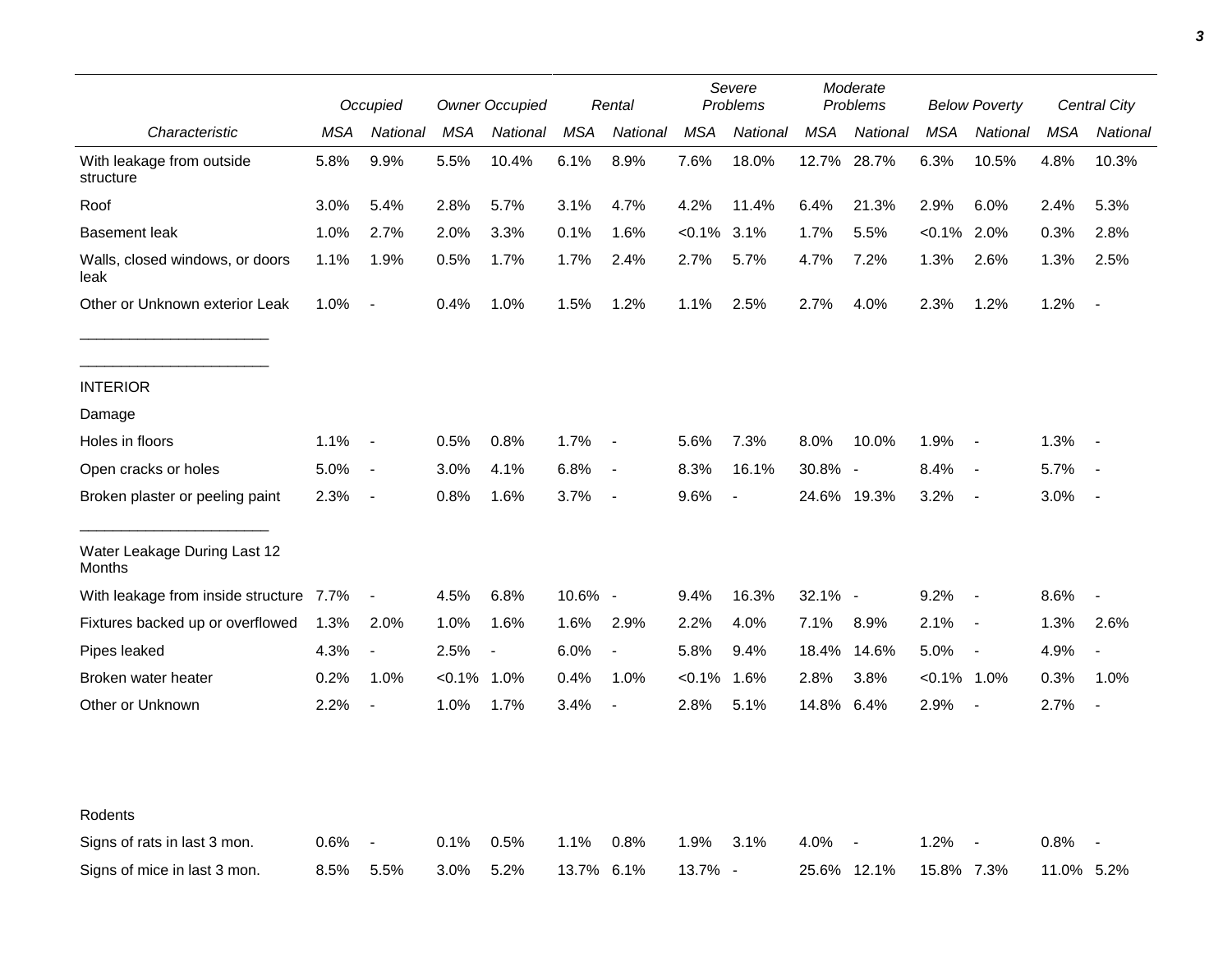|                                                           | Occupied       |                          | <b>Owner Occupied</b> |                          | Rental         |                          | Severe<br>Problems |                          | Moderate<br>Problems |                          | <b>Below Poverty</b> |                          | Central City |                |
|-----------------------------------------------------------|----------------|--------------------------|-----------------------|--------------------------|----------------|--------------------------|--------------------|--------------------------|----------------------|--------------------------|----------------------|--------------------------|--------------|----------------|
| Characteristic                                            | <b>MSA</b>     | National                 | <b>MSA</b>            | National                 | <b>MSA</b>     | National                 | <b>MSA</b>         | National                 | <b>MSA</b>           | National                 | <b>MSA</b>           | National                 | <b>MSA</b>   | National       |
| Signs of rodents, not sure which<br>kind in last 3 mon.   | 0.6%           | $\blacksquare$           | 0.1%                  | $\overline{\phantom{a}}$ | 1.1%           | 0.6%                     | 1.0%               | 1.5%                     | 2.4%                 | 1.4%                     | 1.4%                 | 0.7%                     | 0.9%         | 0.5%           |
| Electrical                                                |                |                          |                       |                          |                |                          |                    |                          |                      |                          |                      |                          |              |                |
| No electrical wiring                                      | $< 0.1\%$ 0.1% |                          | $< 0.1\%$ 0.1%        |                          | $< 0.1\%$ 0.1% |                          | $< 0.1\%$          | 3.0%                     | $< 0.1\%$            | $0.0\%$                  | $< 0.1\%$ 0.1%       |                          | $< 0.1\%$ -  |                |
| Exposed wiring                                            | 0.3%           | $\overline{\phantom{a}}$ | $< 0.1\%$ 0.3%        |                          | 0.6%           | $\overline{\phantom{a}}$ | 1.0%               | 2.7%                     | 1.6%                 | 0.8%                     | 1.2%                 | 0.5%                     | 0.4%         | $\sim$         |
| Rooms without electric outlets                            | 1.2%           | $\overline{\phantom{a}}$ | 0.7%                  | $\blacksquare$           | 1.6%           | $\overline{\phantom{a}}$ | 2.7%               | 7.1%                     | 1.6%                 | 2.7%                     | 2.2%                 | $\overline{\phantom{0}}$ | 1.3%         |                |
| Fuses/breakers blown in last 3<br>mon.                    | 4.4%           | 8.8%                     | 4.6%                  | 8.9%                     | 4.3%           | 8.8%                     | 7.9%               | 14.5%                    | 5.5%                 | 15.5%                    | 3.9%                 | 8.0%                     | 3.6%         | 9.1%           |
| Sanitation                                                |                |                          |                       |                          |                |                          |                    |                          |                      |                          |                      |                          |              |                |
| Lacking complete kitchen facilities                       | 2.6%           | 1.6%                     | 1.6%                  | 0.5%                     | 3.6%           | $\overline{\phantom{a}}$ | 2.9%               | 6.6%                     | 75.5%                | 41.8%                    | 3.3%                 | $\overline{\phantom{a}}$ | 3.3%         |                |
| Lacking some or all plumbing<br>facilities                | 4.9%           | 1.1%                     | 4.0%                  | 0.8%                     | 5.8%           | 1.9%                     | 77.8% -            |                          | 1.6%                 | 0.1%                     | 3.6%                 | 1.9%                     | 6.4%         | 1.7%           |
| Water not safe to drink                                   | 5.8%           | 7.6%                     | 5.1%                  |                          | 6.4%           | 11.1%                    | 7.9%               | 12.4%                    | 8.1%                 | 14.2%                    | 6.7%                 | 11.4%                    | 4.7%         | 9.0%           |
| Water stoppage in last 3 mon.                             | 2.3%           | 3.3%                     | 0.9%                  | 2.7%                     | 3.6%           | 4.6%                     | 7.5%               | $\overline{\phantom{a}}$ | 9.9%                 |                          | 4.0%                 | $\overline{\phantom{0}}$ | 2.6%         | 3.4%           |
| No flush toilets working some time 2.0%<br>in last 3 mon. |                | $\blacksquare$           | 0.3%                  | 1.2%                     | 3.6%           | $\overline{\phantom{a}}$ | 4.2%               | $\overline{\phantom{a}}$ | 8.6%                 | $\overline{\phantom{a}}$ | 3.7%                 | $\overline{\phantom{a}}$ | 2.6%         | $\blacksquare$ |
| With sewage disposal breakdowns 0.7%<br>in last 3 mon.    |                | 1.3%                     | 0.8%                  | 1.1%                     | 0.7%           | 1.6%                     | $< 0.1\%$ 3.3%     |                          | 3.5%                 | $\sim$                   | 1.0%                 | 1.9%                     | 0.7%         | 1.6%           |
| Septic tank, cesspool, chemical<br>toilet                 | 6.8%           | 20.2%                    |                       | 12.5% 25.9%              | 1.5%           | 7.7%                     | 3.9%               | 14.8%                    | 3.2%                 | 15.7%                    | 2.2%                 | 14.7%                    | 0.1%         | 1.2%           |
| With septic tank or cesspool<br>breakdowns in last 3 mon. | $< 0.1\%$ 0.2% |                          | $< 0.1\%$ 0.3%        |                          | $< 0.1\%$ 0.2% |                          | $< 0.1\%$          | 0.7%                     | $< 0.1\%$ 0.4%       |                          | $< 0.1\%$ 0.2%       |                          | $< 0.1\%$ -  |                |

## HEATING/FUEL

Main Heating Equipment

| Warm-air furnace          |                        | 23.9% 63.6% 28.5% 67.6% 19.6% 55.0% 25.4% 48.9% 24.7% 39.0% 21.0% 57.0% 21.6% 62.8% |  |  |                                                             |  |  |
|---------------------------|------------------------|-------------------------------------------------------------------------------------|--|--|-------------------------------------------------------------|--|--|
| Steam or hot water system | 71.3% 11.2% 67.6% 9.8% |                                                                                     |  |  | 74.8% 14.2% 69.3% 21.1% 72.1% 12.9% 74.1% 11.4% 73.7% 15.5% |  |  |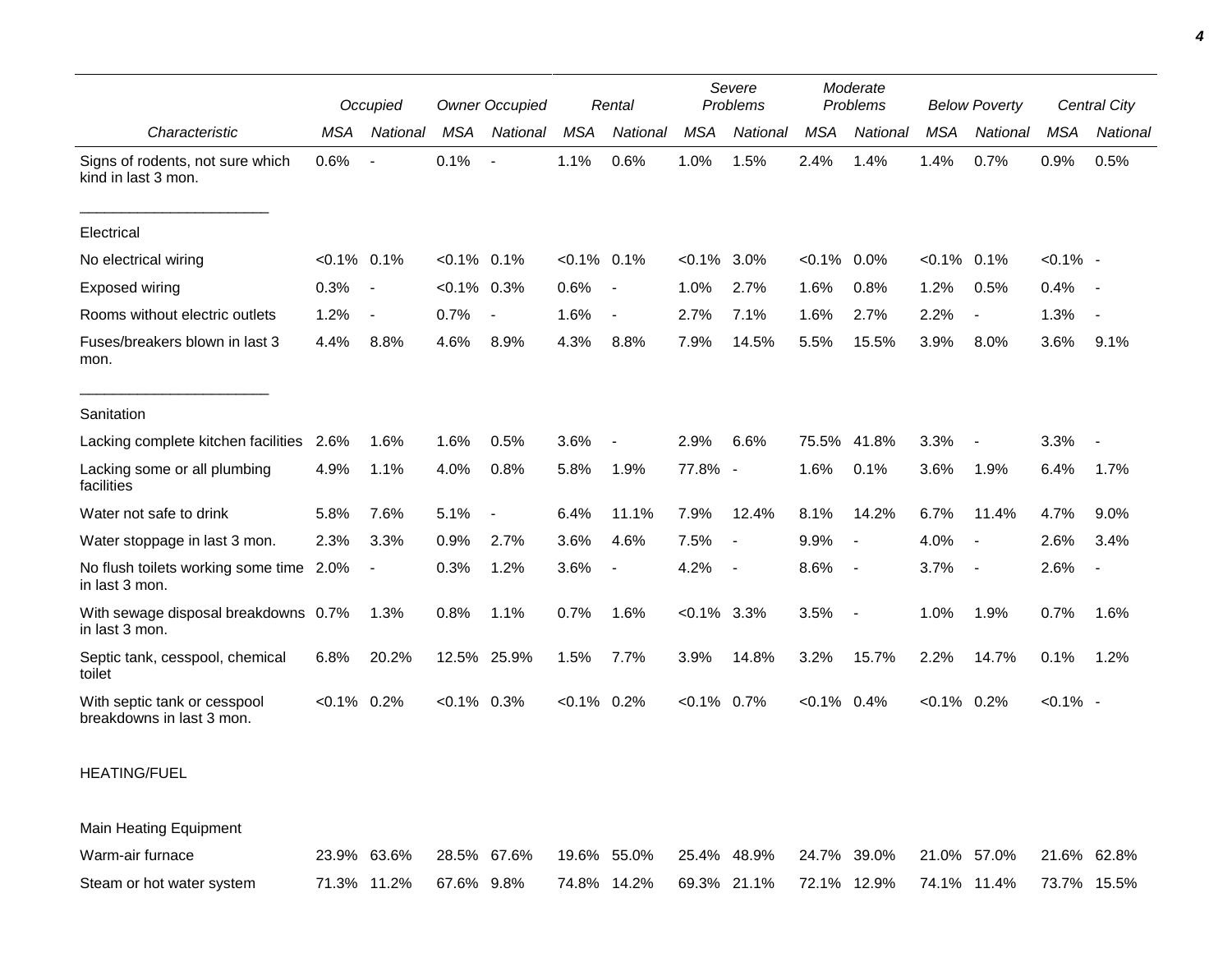|                                                         |                | Occupied                 | <b>Owner Occupied</b> |             | Rental         |                | Severe<br>Problems |                     | Moderate<br>Problems |                     | <b>Below Poverty</b> |             | Central City   |                          |
|---------------------------------------------------------|----------------|--------------------------|-----------------------|-------------|----------------|----------------|--------------------|---------------------|----------------------|---------------------|----------------------|-------------|----------------|--------------------------|
| Characteristic                                          | <b>MSA</b>     | <b>National</b>          | <b>MSA</b>            | National    | <b>MSA</b>     | National       | <b>MSA</b>         | National            | <b>MSA</b>           | National            | <b>MSA</b>           | National    | <b>MSA</b>     | <b>National</b>          |
| Electric heat pump                                      | 0.5%           | 11.9%                    | 0.5%                  | 12.8%       | 0.4%           | 9.9%           | $< 0.1\%$ 6.5%     |                     | 1.6%                 | 4.9%                | 0.4%                 | 9.6%        | 0.4%           | 8.6%                     |
| Built-in electric units                                 | 1.8%           | 4.3%                     | 1.2%                  | 2.8%        | 2.4%           | 7.5%           | 3.7%               | 6.0%                | $< 0.1\%$            | 4.8%                | 1.1%                 | 5.7%        | 1.6%           | 3.7%                     |
| Floor, wall, or other built-in hot air<br>without ducts | 1.9%           | 4.3%                     | 1.3%                  | 2.7%        | 2.5%           | 7.8%           | 1.6%               | 5.5%                | $< 0.1\%$ 5.4%       |                     | 2.9%                 | 7.2%        | 2.1%           | 5.7%                     |
| Room heaters with flue                                  | 0.3%           | 0.8%                     | 0.3%                  | 0.8%        | 0.2%           | 1.0%           | $< 0.1\%$ 0.8%     |                     | $< 0.1\%$ 1.1%       |                     | 0.2%                 | 1.6%        | 0.4%           | $\sim$                   |
| Room heaters without flue                               | $< 0.1\%$ -    |                          | $< 0.1\%$ -           |             | $< 0.1\%$ -    |                | $< 0.1\%$ 1.9%     |                     |                      | $< 0.1\%$ 27.5%     | $< 0.1\%$ 2.2%       |             | $< 0.1\%$ 0.7% |                          |
| Portable electric heaters                               | $< 0.1\%$ 1.0% |                          | 0.1%                  | 0.7%        | $< 0.1\%$ 1.8% |                | $< 0.1\%$ 3.1%     |                     | $< 0.1\%$ 2.1%       |                     | $< 0.1\%$ 2.7%       |             | 0.1%           | 1.3%                     |
| <b>Stoves</b>                                           | $< 0.1\%$ -    |                          | $< 0.1\%$ -           |             | $< 0.1\%$ 0.5% |                | $< 0.1\%$ 4.2%     |                     | $< 0.1\%$ -          |                     | $< 0.1\%$ 1.3%       |             | $< 0.1\%$ 0.1% |                          |
| Fireplace with inserts                                  | $< 0.1\%$ 0.2% |                          | $< 0.1\%$ 0.2%        |             | $< 0.1\%$ -    |                | $< 0.1\%$ 0.1%     |                     | $< 0.1\%$ 0.1%       |                     | $< 0.1\%$ -          |             | $< 0.1\%$ -    |                          |
| Fireplace without inserts                               | $< 0.1\%$ -    |                          | $< 0.1\%$ -           |             | $< 0.1\%$ -    |                |                    | $< 0.1\%$ $< 0.1\%$ |                      | $< 0.1\%$ $< 0.1\%$ | $< 0.1\%$ -          |             | $< 0.1\%$ -    |                          |
| Other                                                   | 0.3%           | $\overline{\phantom{a}}$ | 0.5%                  | $\sim$      | 0.2%           | 0.4%           | $< 0.1\%$ 0.8%     |                     | 1.6%                 | 0.4%                | 0.3%                 | 0.7%        | 0.2%           | $\sim$                   |
| No heating equipment                                    | $< 0.1\%$ 0.3% |                          | $< 0.1\%$ 0.3%        |             | $< 0.1\%$ 0.5% |                | $< 0.1\%$ -        |                     | $< 0.1\%$            | 0.5%                | $< 0.1\%$ 0.5%       |             | $< 0.1\%$ 0.6% |                          |
| Cooking stove                                           | $< 0.1\%$ 0.1% |                          | $< 0.1\%$ -           |             | $< 0.1\%$ 0.1% |                | $< 0.1\%$ 0.2%     |                     | $< 0.1\%$ 0.1%       |                     | $< 0.1\%$ 0.2%       |             | $< 0.1\%$ 0.1% |                          |
| <b>Water Heating Fuel</b>                               |                |                          |                       |             |                |                |                    |                     |                      |                     |                      |             |                |                          |
| Electricity                                             | 5.3%           | 40.7%                    | 5.5%                  | 38.4%       | 5.0%           | 45.6%          | 5.3%               | 31.9%               | 5.5%                 | 40.1%               | 4.0%                 | 47.4%       | 4.4%           | 31.0%                    |
| Gas, LP/bottled gas                                     | 54.3% -        |                          | 60.1% -               |             | 48.9% -        |                | 52.9% -            |                     |                      | 34.6% 54.7%         | 53.9% -              |             | 56.1% -        |                          |
| Fuel oil                                                | 40.3% 4.2%     |                          | 34.3% 4.0%            |             | 45.9% 4.5%     |                | 41.9% 9.9%         |                     | 59.9% 4.8%           |                     | 42.1% 3.7%           |             | 39.5% 4.8%     |                          |
| Kerosene or other liquid fuel                           | $< 0.1\%$ -    |                          | $< 0.1\%$ -           |             | $< 0.1\%$ -    |                |                    | $< 0.1\%$ $< 0.1\%$ | $< 0.1\%$            | 0.1%                | $< 0.1\%$ -          |             | $< 0.1\%$ -    |                          |
| Other                                                   | 0.1%           | $\sim$                   | 0.1%                  | 0.4%        | 0.1%           | $\blacksquare$ | $< 0.1\%$ 0.6%     |                     | $< 0.1\%$            | 0.3%                | $< 0.1\%$ 0.1%       |             | 0.1%           | $\overline{\phantom{a}}$ |
| Clothes Dryer(,000)                                     | 1,806          | 90,905                   | 1,526                 | 72,562      | 280            | 18,343         | 76                 | 1,048               | 39                   | 2,245               | 136                  | 9,428       | 747            | 21,757                   |
| Have Clothes Dryer                                      |                | 42.3% 81.3%              | 73.8% 94.9%           |             |                | 12.7% 51.8%    | 28.9%              | 56.2%               | 28.1%                | 57.7%               |                      | 19.1% 60.0% |                | 26.0% 67.1%              |
| Electricity                                             | 52.7%          | 77.5%                    | 50.5%                 | 75.9%       |                | 64.8% 84.2%    | 48.7%              | 76.5%               | 53.5%                | 82.2%               | 50.7% 82.6%          |             | 45.2%          | 73.5%                    |
| Gas, LP gas (liquid propane)                            | 47.1%          | 22.4%                    |                       | 49.3% 24.1% |                | 35.2% 15.7%    | 51.3%              | 23.5%               |                      | 46.5% 17.8%         | 49.3%                | 17.4%       |                | 54.5% 26.4%              |
| Other                                                   | 0.1%           | $\overline{\phantom{a}}$ | 0.2%                  |             | $< 0.1\%$ 0.1% |                |                    | $< 0.1\%$ $< 0.1\%$ |                      | $< 0.1\%$ $< 0.1\%$ | $< 0.1\%$ 0.1%       |             | 0.3%           | $\overline{\phantom{a}}$ |

Heating Problems

\_\_\_\_\_\_\_\_\_\_\_\_\_\_\_\_\_\_\_\_\_\_\_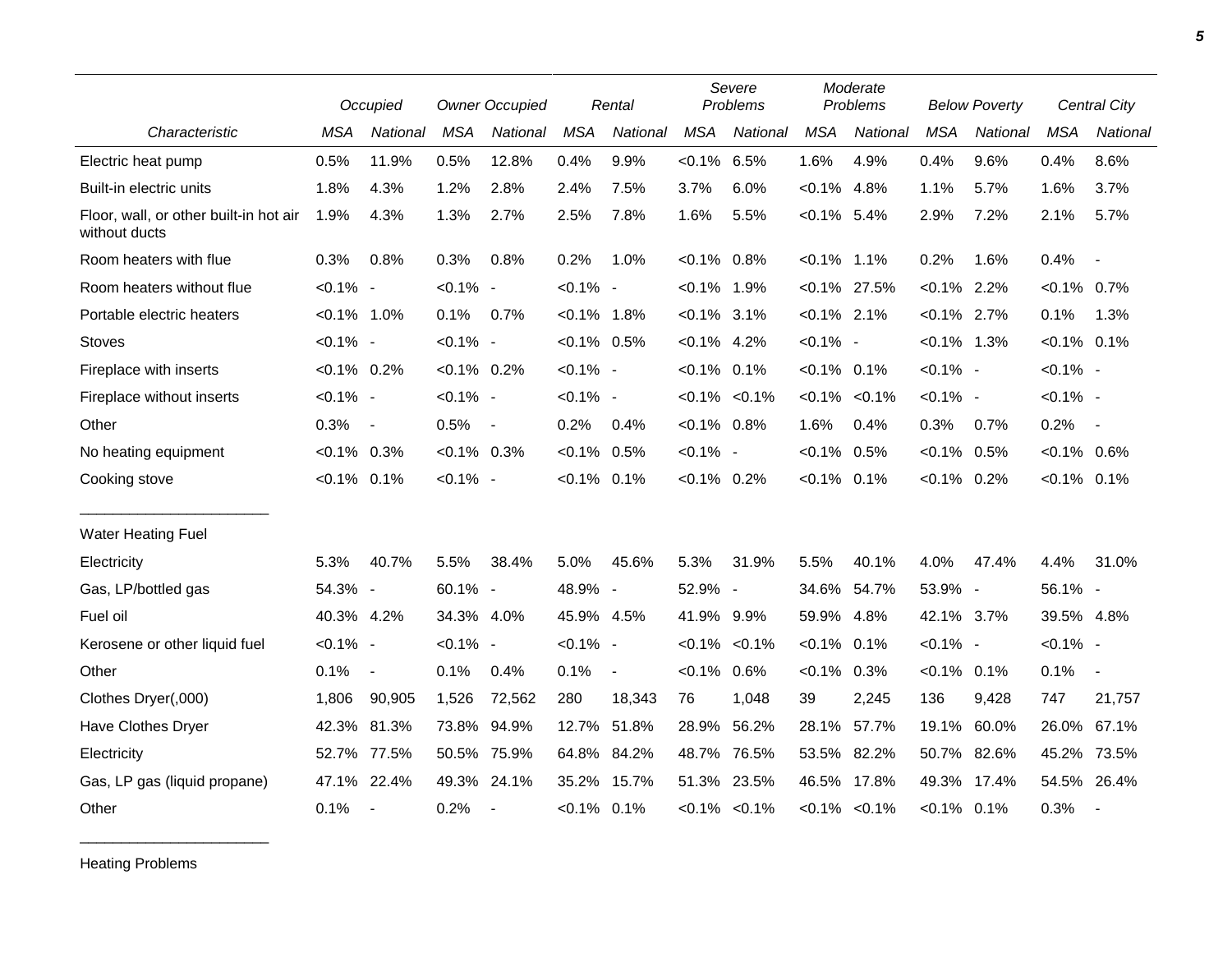|                                                             |                | Occupied                 |                | <b>Owner Occupied</b>    |             | Rental                   |                | Severe<br>Problems       |                | Moderate<br>Problems     |                | <b>Below Poverty</b>     |                | <b>Central City</b> |
|-------------------------------------------------------------|----------------|--------------------------|----------------|--------------------------|-------------|--------------------------|----------------|--------------------------|----------------|--------------------------|----------------|--------------------------|----------------|---------------------|
| Characteristic                                              | MSA            | National                 | <b>MSA</b>     | National                 | <b>MSA</b>  | National                 | <b>MSA</b>     | National                 | <b>MSA</b>     | National                 | <b>MSA</b>     | National                 | <b>MSA</b>     | National            |
| Uncomfortably cold for 24 hours or 8.1%<br>more last winter |                |                          | 4.2%           | 8.2%                     | 12.0% -     |                          | 24.6%          | 40.2%                    |                | 15.6% 20.7%              | 14.4% -        |                          | 8.7%           |                     |
| Heating equipment breakdowns                                | 3.7%           | 2.4%                     | 1.8%           | $\overline{\phantom{a}}$ | 5.6%        | 3.2%                     | 22.2%          | 31.6%                    | 3.7%           | 4.9%                     | 5.7%           | 3.6%                     | 4.3%           | 3.0%                |
| Other causes                                                | 4.0%           | 6.4%                     | 2.0%           | 6.0%                     | 5.9%        | 7.3%                     | 7.8%           | 10.9%                    | 11.1%          | 14.5%                    | 8.2%           |                          | 4.3%           | 6.3%                |
| Utility interruption                                        | 0.3%           | 2.5%                     | $< 0.1\%$ 2.9% |                          | 0.5%        | 1.5%                     | 1.0%           | 2.4%                     | $< 0.1\%$ 2.4% |                          | 0.8%           | 2.0%                     | 0.2%           | 1.4%                |
| Inadequate heating capacity                                 | 1.7%           | 1.0%                     | 0.5%           |                          | 2.8%        | 2.0%                     | 2.8%           |                          | 5.5%           | 4.1%                     | 5.0%           | 2.4%                     | 2.1%           | 1.5%                |
| Inadequate insulation                                       | 0.5%           | 0.9%                     | 0.5%           | $\overline{\phantom{a}}$ | 0.4%        | 1.6%                     | $< 0.1\%$ 2.7% |                          | $< 0.1\%$      | 4.6%                     | 0.4%           | 1.7%                     | 0.6%           | 1.2%                |
| Cost of heating                                             | 0.5%           | 1.1%                     | 0.2%           | 1.1%                     | 0.8%        | 1.3%                     | $< 0.1\%$ 1.7% |                          | 3.4%           |                          | 0.8%           | 1.7%                     | 0.3%           | 1.3%                |
| Other                                                       | 1.3%           | 1.6%                     | 0.7%           | 1.4%                     | 1.9%        | $\overline{\phantom{a}}$ | 4.2%           |                          | 3.1%           | 4.4%                     | 2.0%           | $\overline{\phantom{a}}$ | 1.1%           | 1.7%                |
| SELECTED PHYSICAL<br><b>PROBLEMS</b>                        |                |                          |                |                          |             |                          |                |                          |                |                          |                |                          |                |                     |
| Severe Physical Problems(,000)                              | 264            | 1,864                    | 91             | 870                      | 173         | 994                      | 264            | 1,864                    |                |                          | 40             | 490                      | 230            | 825                 |
| Severe physical problems                                    | 6.2%           | 1.7%                     | 4.4%           | 1.1%                     | 7.9%        | 2.8%                     | 100%           | $\overline{\phantom{a}}$ |                |                          | 5.6%           | 3.1%                     | 8.0%           | 2.5%                |
| Plumbing                                                    | 4.8%           | 1.1%                     | 3.8%           | 0.8%                     | 5.8%        | 1.9%                     | 77.8% -        |                          |                |                          | 3.6%           | 1.9%                     | 6.4%           | 1.7%                |
| Heating                                                     | 1.3%           | 0.5%                     | 0.6%           | 0.3%                     | 2.0%        | 0.8%                     | 21.2%          | 29.2%                    |                |                          | 2.0%           | 1.1%                     | 1.5%           | 0.8%                |
| Electric                                                    | $< 0.1\%$ 0.1% |                          | $< 0.1\%$      | 0.1%                     | $< 0.1\%$ - |                          | $< 0.1\%$ 3.8% |                          |                |                          | $< 0.1\%$      | 0.1%                     | $< 0.1\%$ -    |                     |
| Hallways                                                    | $< 0.1\%$ 0.0% |                          | $< 0.1\%$      | $0.0\%$                  | $<0.1\%$    | 0.0%                     | $< 0.1\%$ 0.0% |                          |                |                          | $< 0.1\%$      | $0.0\%$                  | $< 0.1\%$ 0.0% |                     |
| Upkeep                                                      | 0.1%           | $\blacksquare$           | $< 0.1\%$ -    |                          | 0.2%        | $\overline{\phantom{a}}$ | 2.0%           | 4.0%                     |                |                          | $< 0.1\%$      | 0.2%                     | 0.2%           |                     |
| Moderate Physical Problems(,000)                            | 137            | 3,893                    | 44             | 1,625                    | 93          | 2,269                    |                |                          | 137            | 3,893                    | 32             | 1,066                    | 115            | 1,580               |
| Moderate physical problems                                  | 3.2%           | $\overline{\phantom{a}}$ | 2.1%           | $\blacksquare$           | 4.2%        | 6.4%                     |                |                          | 100%           | $\blacksquare$           | 4.4%           | 6.8%                     | 4.0%           | 4.9%                |
| Plumbing                                                    | 0.2%           | $\overline{a}$           | $< 0.1\%$ 0.1% |                          | 0.3%        |                          |                |                          | 5.5%           | 4.2%                     | 0.7%           | 0.4%                     | 0.3%           |                     |
| Heating                                                     | $< 0.1\%$      | 1.0%                     | $< 0.1\%$ 0.9% |                          | $< 0.1\%$   | 1.1%                     |                |                          |                | $< 0.1\%$ 27.5%          | $< 0.1\%$ 2.1% |                          | $< 0.1\%$      | 0.7%                |
| Upkeep                                                      | 2.4%           | 1.5%                     | 1.6%           | 0.4%                     | 3.2%        | $\overline{\phantom{a}}$ |                |                          | 75.5%          | 41.8%                    | 2.9%           | $\overline{\phantom{a}}$ | 3.0%           | $\blacksquare$      |
| Hallways                                                    | $<0.1\%$       | 0.0%                     | $< 0.1\%$      | 0.0%                     | $< 0.1\%$   | 0.0%                     |                |                          | $< 0.1\%$ 0.0% |                          | <0.1%          | $0.0\%$                  | $< 0.1\%$ 0.0% |                     |
| Kitchen                                                     | 0.9%           | $\overline{\phantom{a}}$ | 0.7%           |                          | 1.1%        | 1.6%                     |                |                          | 27.9%          | $\overline{\phantom{a}}$ | 1.8%           | 2.2%                     | 1.1%           | 1.5%                |

\_\_\_\_\_\_\_\_\_\_\_\_\_\_\_\_\_\_\_\_\_\_\_